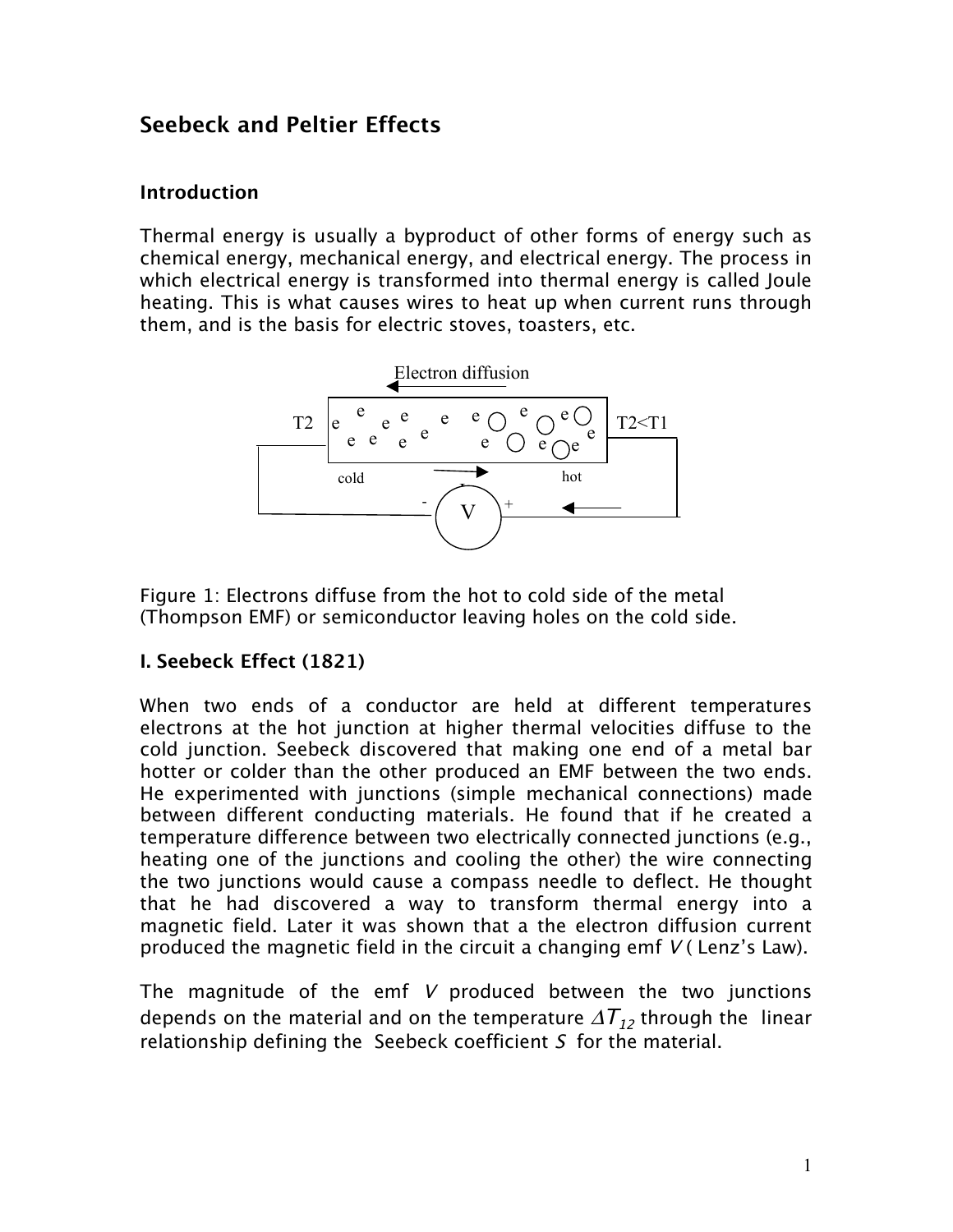$$
\Delta V = S \Delta T_{12}
$$

The Seebeck coefficient can be measured Figure 2, by connecting wire-A in a circuit with 2 wire-Bs. The two junctions (ends of wire-A ) are held at two temperatures, and V measured as  $T1$  or  $T2$  is varied, Diagram of.



Figure 2: Experimental setup for measuring the Seebeck coefficient S.

Only terminals 1 and 2 need be considered if the B-leads at the voltmeter are kept at the same temperature**.** If T1>T2 electrons flow to T1 leaving T2 more positive.

**Vb-Va = SA(T2-T) Vc-Vb= SB(T1-T2) Vd-Vc= SA(T-T1)**

**V = (Vb-Va)+ (Vc-Vb) + (Vd-Vc) V = SA T2 – SA T +SB T1 –SB T2 + SA T – SA T1 V = SA(T2-T1) - SB(T2-T1) = (SA-SB)(T2-T1)**  $Q = q V = q (SA-SB)(T2-T1)$  $dQ/dt = 1$  (SA-SB)(T2-T1) =  $I$   $\Pi_{12}$ 

# **Procedure**

1. Measure the ΔV across different materials (Cu, PbSn, Al (as shown in Figure 1, above) with  $T1~0°C$  and  $T2=100°C$ . Determine the Seebeck Coefficients from  $S = \Delta V / \Delta T_{12}$ 

- **2.** Compare the measured coefficients with standard results.
- **3.** Plot Δ<sup>V</sup> vs Δ<sup>T</sup> for CU and Al.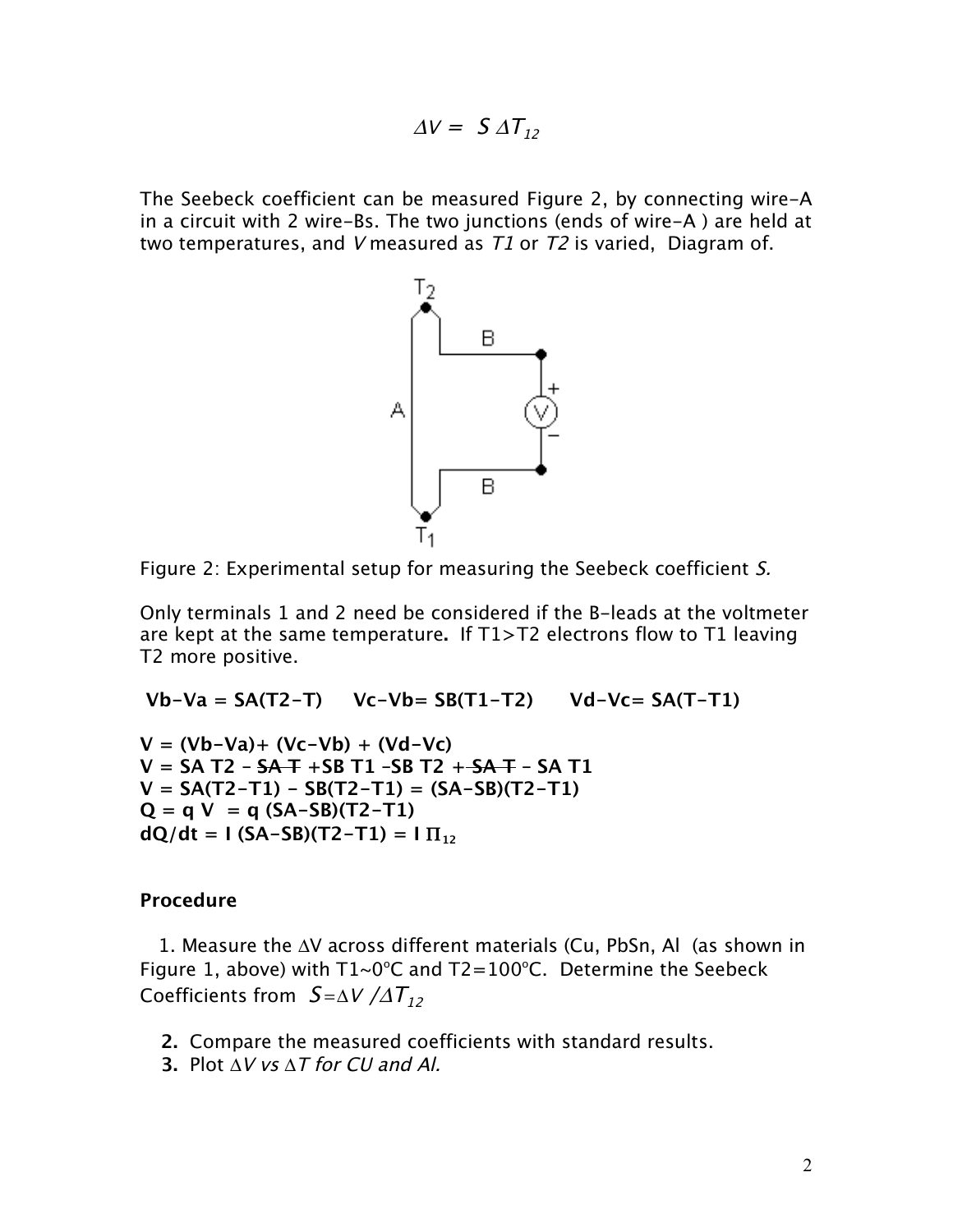| T(degC) | Cu(uV) | Cu(uV) | AI(uV) |
|---------|--------|--------|--------|
| 50      | 54     | 42     | $-52$  |
| 55      | 57     | 46     |        |
| 60      | 60     | 50     |        |
| 65      | 64     | 54     | -68    |
| 70      | 67     | 59     | $-70$  |
| 75      | 72     | 62     | $-72$  |
| 80      | 76     | 66     | -77    |
| 85      | 78     | 68     | -80    |
| 90      | 82     | 72     | -87    |
| 95      | 88     | 76     | -111   |
| 100     | 93     | 83     | -122   |

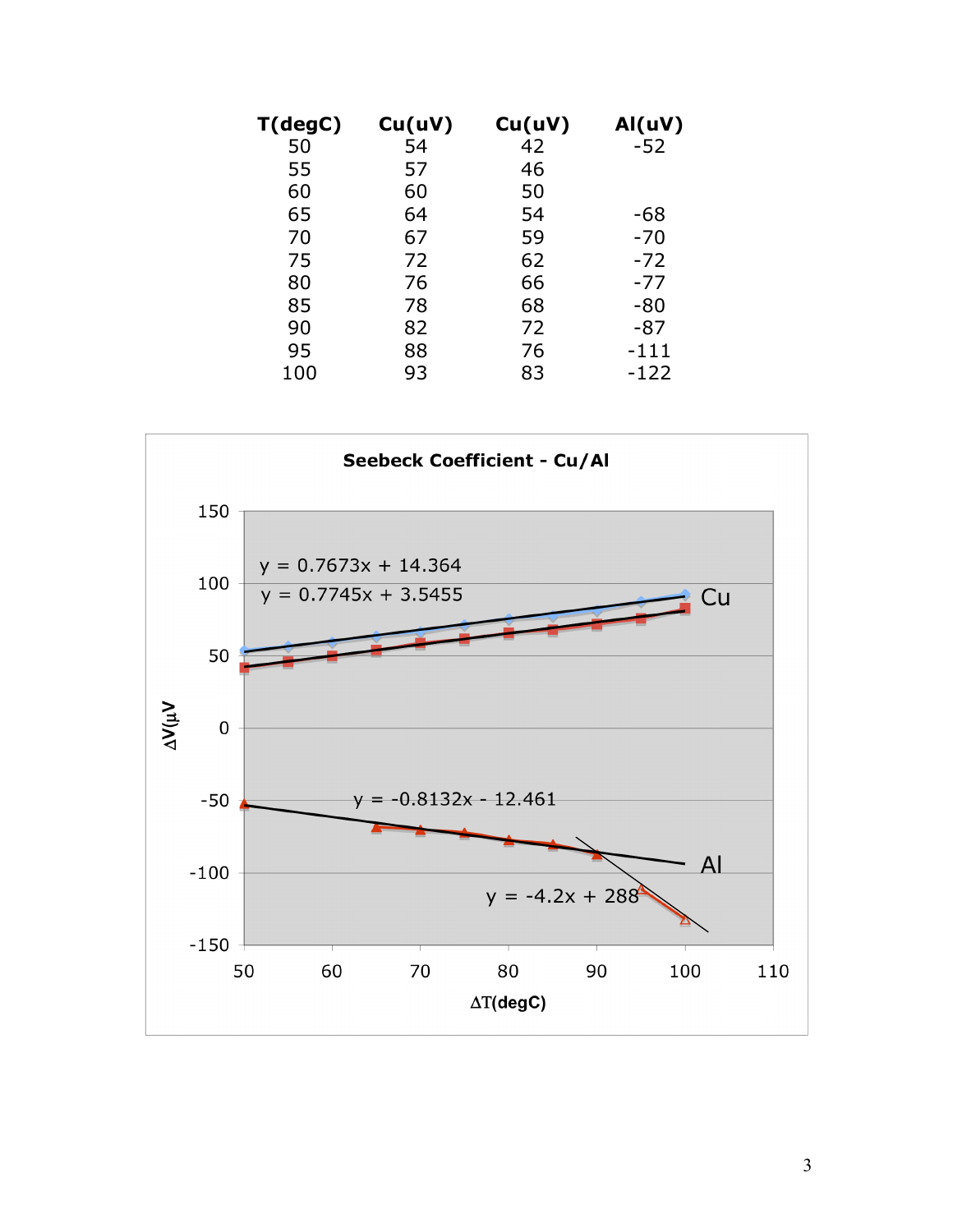# **II. Thermocouple**

A thermocouple, a temperature measuring device can be made by holding all but one terminal (say T1) to the same temperature.

# **Procedure**

1. Create two junctions between two different materials (as shown in Figure 1, above) by twisting wires firmly together. As shown in the diagram, you'll need one length of the first material, and two lengths of the second material.

2. Set your voltmeter to the most sensitive DC voltage (usually 50 or 200 mV).

3. Attach the voltmeter leads to the two free ends (as shown in Figure 1, above.) The test leads with alligator clips will be useful for this.

4. Measure and record the voltage with both junctions at room temperature.

5. Insert one junction in a cold liquid or place it against an ice block and measure and record the voltage again (leave the other junction at room temperature).

6. Insert the other junction in hot liquid or put it in the flame of a candle. Measure and record the voltage again. Be careful with this step! Avoid touching the heated wires!

7. Repeat the experiment using different pairs of materials to create the junctions.

8. Make a graph of the voltage vs. temperature difference for each kind of junction.

9. Which pair of materials gives you the best results (i.e., highest voltage measured for the same temperature difference)?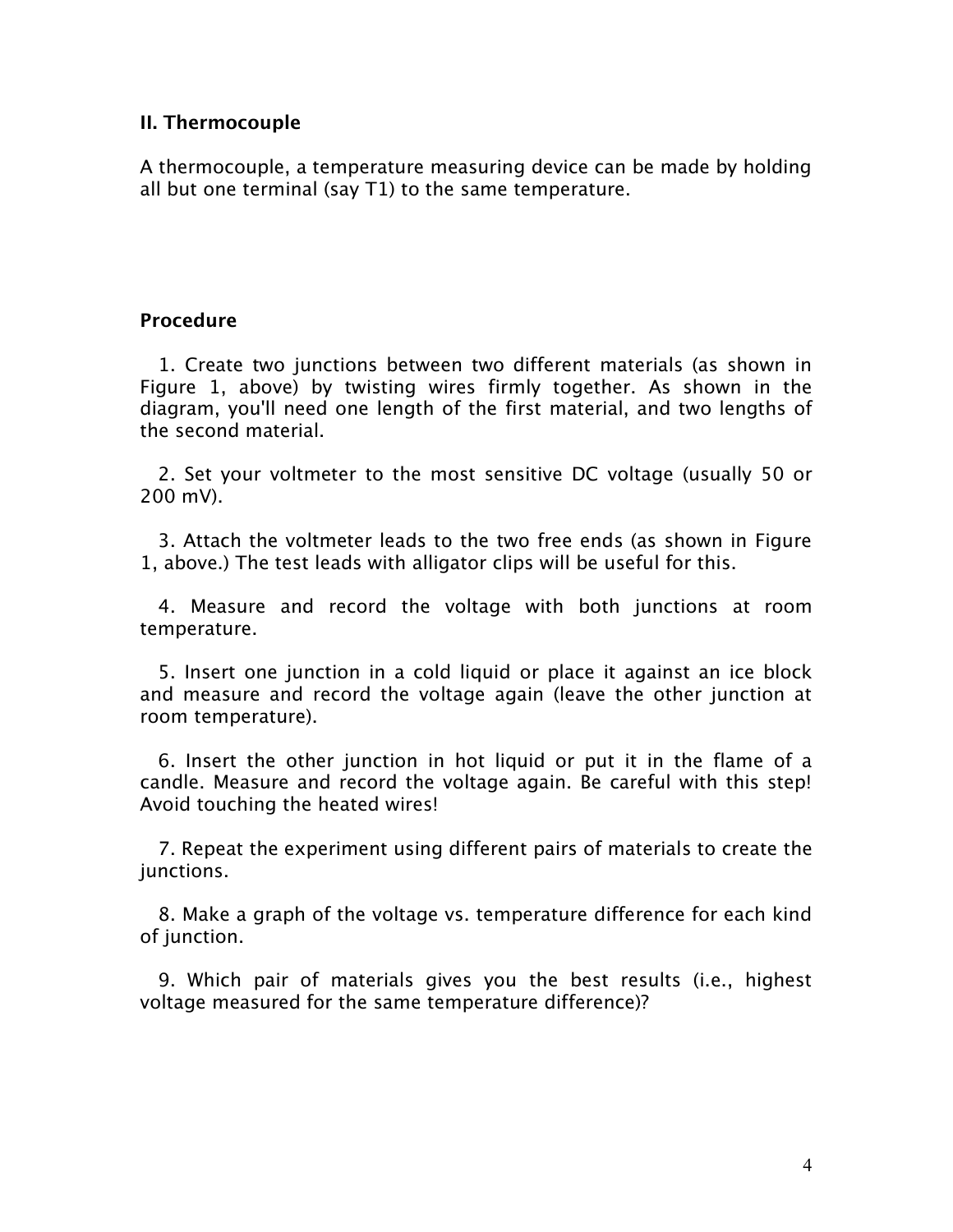# **III. Peltier Effect (1834)**

The reverse of the Seebeck effect is also possible: by passing a current through two junctions, you can create a temperature difference. This process was discovered in 1834 by scientist named Peltier, and thus it is called the Peltier effect. This may sound similar to Joule heating described above, but in fact it is not. In Joule heating the current is only increasing the temperature in the material in which it flows. In Peltier effect devices, a temperature difference is created: one junction becomes cooler and one junction becomes hotter. Although Peltier coolers are not as efficient as some other types of cooling devices, they are accurate, easy to control, and easy to adjust. Peltier effect devices are used coolers for microelectronic devices such as microcontrollers and computer CPUs. This use is very common among computer hobbyists to help them in over-clocking the microprocessors for more speed without causing the CPU to overheat and break in the process.



Figure 5: Two dissimilar metals or semiconductors connected at b and c.

The junction at T1 heats up while the junction at T3 cools.

**Vb-Va = SA(T2-T) Vc-Vb= SB(T1-T2) Vd-Vc= SA(T-T1)**

$$
V = (Vb-Va) + (Vc-Vb) + (Vd-Vc)
$$
  
\n
$$
V = SA T2 - SA + SB T1 - SB T2 + SA + SS T1
$$
  
\n
$$
V = SA(T2-T1) - SB(T2-T1) = (SA-SB)(T2-T1)
$$
  
\n
$$
Q = q V = q (SA-SB)(T2-T1)
$$
  
\n
$$
dQ/dt = I (SA-SB)(T2-T1) = I T_{12}
$$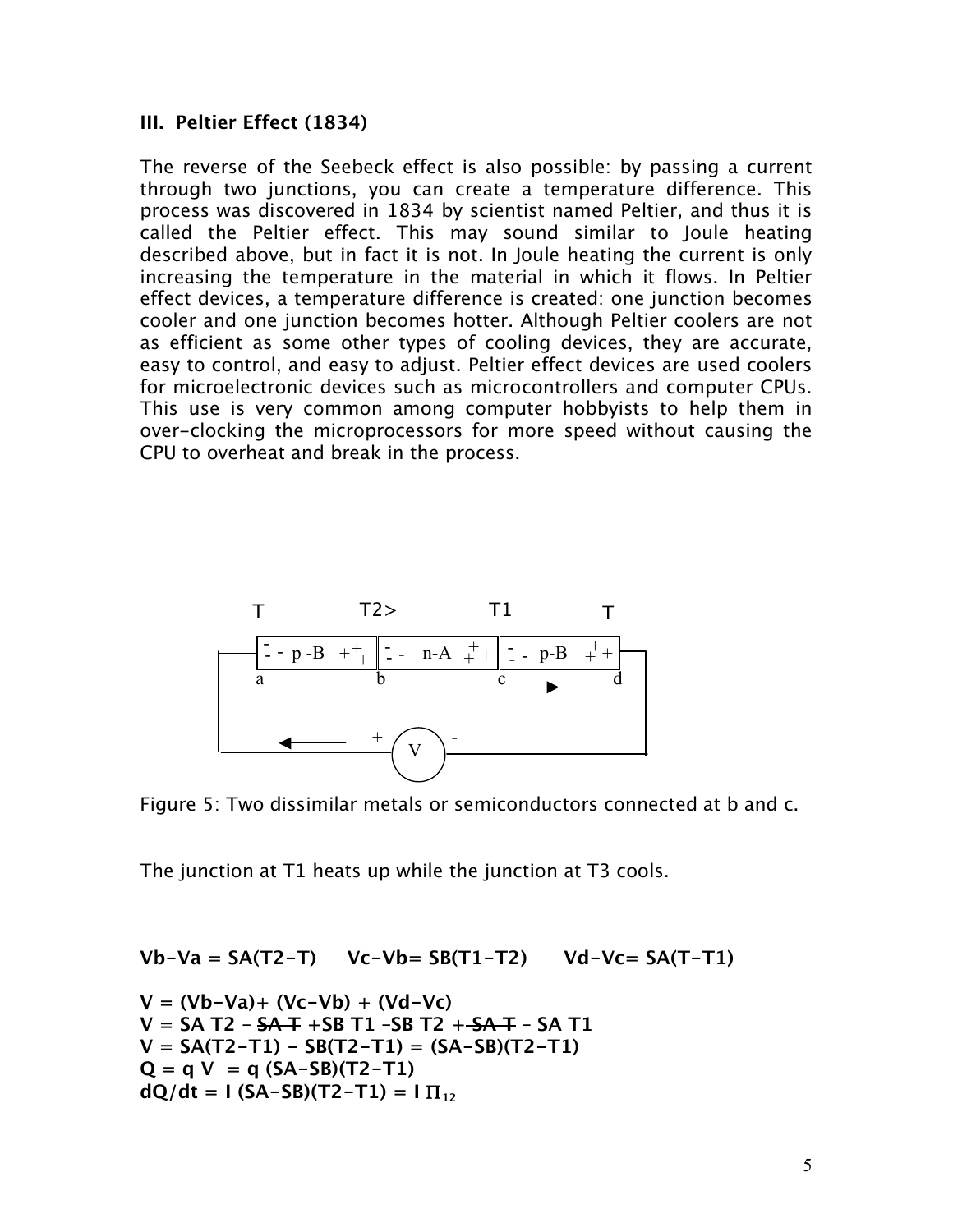# **Procedure**

1. Use the Junctions created in the junctions in the Seebeck effect experiment, above.



Figure 2. Diagram of experimental setup for measuring the Peltier effect.

2. In series with a 10V power supply place a current limiting  $1k\Omega$ resistor.

3. To observe the temperature of the junctions, you can put a drop of water on each one. (Do not touch the junctions! One can get hot enough to cause a burn!) Does the water freeze on one of the junctions? What happens if you then reverse the polarity of the battery connection?

4. Repeat the experiment with different junction materials.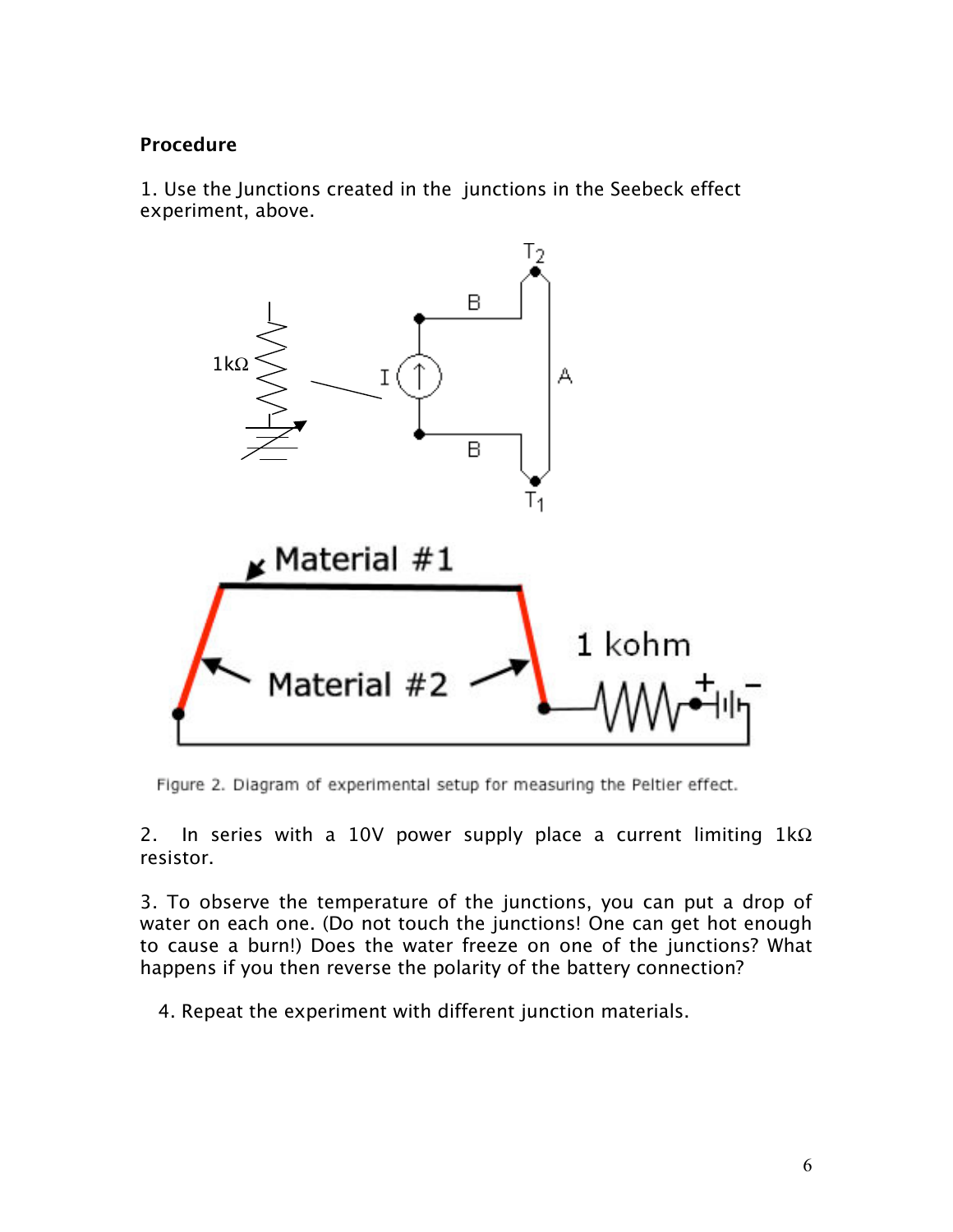#### **Variations**

\* The Seebeck effect experiment can be expanded to create a real temperature sensor. You will need an independent means of measuring the temperature difference between the two junctions to calibrate your device.

\* For a more advanced Peltier effect experiment, you can vary the current and measure the temperature difference created. You'll need to figure out a method for measuring the temperature of each junction. Use different resistors to change the current. Use Ohm's Law (http://www.physics.uoguelph.ca/tutorials/ohm/Q.ohm.intro.html) to calculate how much current will flow in the circuit. Also calculate how much power will be dissipated in the resistor (and be sure to use a resistor with sufficient wattage rating). Plot the temperature difference vs. current for each type of junction.

\* Advanced. You can get a commercial Peltier effect device and study its temperature vs. current characteristics.

# **Credits**

http://www.sciencebuddies.org/mentoring/project\_ideas/Elec\_p031.sht ml By Akram Salman AMD logo

# **Bibliography**

\* To learn about Seebeck effect check the following websites: o Wikipedia contributors, 2006. "Thermoelectric Effect," Wikipedia, The Free Encyclopedia [accessed May 22, 2006] http://en.wikipedia.org/w/index.php?title=Thermoelectric\_effect&oldid=53657667.

o Kuphaldt, T.R., 2003. "Thermoelectricity," All About Circuits: Volume VI— Experiments [accessed May 22, 2006] http://www.allaboutcircuits.com/vol\_6/chpt\_3/10.html.

o Thermoelectrics.com, 2005. "Introduction to Thermoelectrics," Thermoelectrics.com [accessed May 22, 2006] http://www.thermoelectrics.com/introduction.htm.

\* For learning about the Peltier effect check the following website: Steinbrecher, T., 2005. "The Heatsink Guide: Peltier Cooler Information," Heatsink-Guide.com [accessed May 22, 2006] http://www.heatsink-guide.com/peltier.htm.

\* To learn about the different thermoelectric effects check this website:

DiSalvo Group, 2003. "Introduction to Thermoelectrics," Department of Chemistry and Chemical Biology, Cornell University [accessed May 22, 2006] http://www.chem.cornell.edu/fjd3/thermo/intro.html.